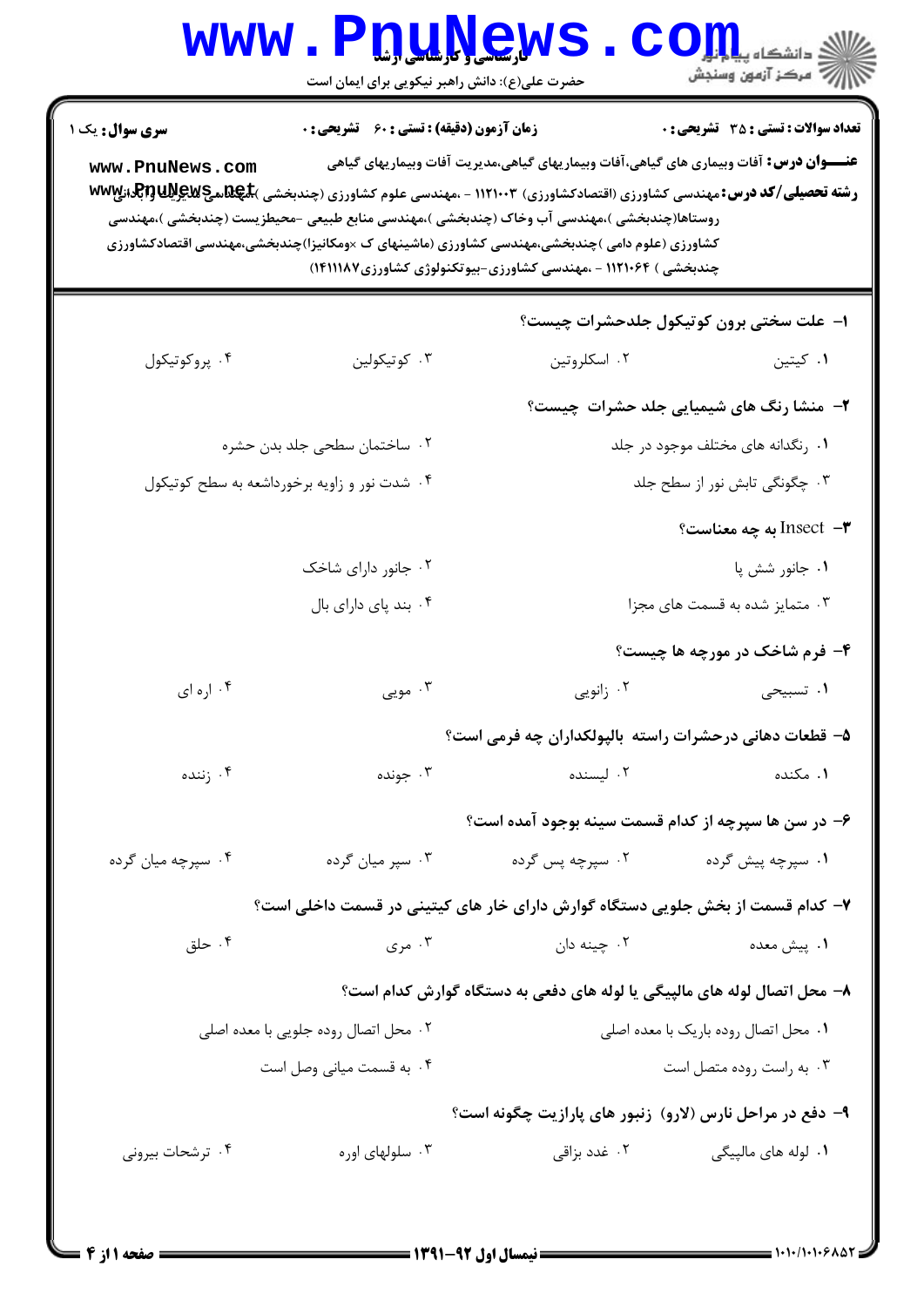|                                           | $\mathbf{WW}\bullet$ .                             | <b>N, SJ, LJ, SS, M</b><br>حضرت علی(ع): دانش راهبر نیکویی برای ایمان است                                                                                                                                                                                         | دانشگاه پی <mark>ای</mark><br>ر آ مرڪز آزمون وسنڊش                                                                                                                                                                                                                                    |
|-------------------------------------------|----------------------------------------------------|------------------------------------------------------------------------------------------------------------------------------------------------------------------------------------------------------------------------------------------------------------------|---------------------------------------------------------------------------------------------------------------------------------------------------------------------------------------------------------------------------------------------------------------------------------------|
| <b>سری سوال : ۱ یک</b><br>www.PnuNews.com | <b>زمان آزمون (دقیقه) : تستی : 60 ٪ تشریحی : 0</b> | روستاها(چندبخشی )،مهندسی آب وخاک (چندبخشی )،مهندسی منابع طبیعی –محیطزیست (چندبخشی )،مهندسی<br>کشاورزی (علوم دامی )چندبخشی،مهندسی کشاورزی (ماشینهای ک ×ومکانیزا)چندبخشی،مهندسی اقتصادکشاورزی<br>(چندبخشی ) ۱۱۲۱۰۶۴ - ،مهندسی کشاورزی-بیوتکنولوژی کشاورزی۷ ۱۴۱۱۱۸۷ | <b>تعداد سوالات : تستی : 35 - تشریحی : 0</b><br><b>عنـــوان درس:</b> آفات وبیماری های گیاهی،آفات وبیماریهای گیاهی،مدیریت آفات وبیماریهای گیاهی<br><b>رشته تحصیلی/کد درس:</b> مهندسی کشاورزی (اقتصادکشاورزی) ۱۱۲۱۰۰۳ - ،مهندسی علوم کشاورزی (چندبخشی ) <del>Re هےWE میا آباد) با</del> |
|                                           |                                                    | ۱۰– انتهایی ترین قسمت دستگاه تنفسی در حشرات چه نام دارد؟                                                                                                                                                                                                         |                                                                                                                                                                                                                                                                                       |
| ۰۴ تراشی اول                              | ۰۳ تانیدیا                                         | ۰۲ روزنه                                                                                                                                                                                                                                                         | ٠١ تراشه                                                                                                                                                                                                                                                                              |
|                                           |                                                    |                                                                                                                                                                                                                                                                  | 11- در چه مرحله ای خون وارد قلب حشرات می شود؟                                                                                                                                                                                                                                         |
| Hemocoel .*                               | Diafragm .                                         | Systol . ٢                                                                                                                                                                                                                                                       | Diastol .                                                                                                                                                                                                                                                                             |
|                                           |                                                    |                                                                                                                                                                                                                                                                  | 12- غشاء تخم حشرات چه نام دارد؟                                                                                                                                                                                                                                                       |
| ۰۴ ويتلوس                                 | ۰۳ میکروپیل                                        | ۰۲ کريون                                                                                                                                                                                                                                                         | ٠١ اواريول                                                                                                                                                                                                                                                                            |
|                                           |                                                    |                                                                                                                                                                                                                                                                  | ۱۳- نام دیگر هورمون تغییر جلد حشرات چیست؟                                                                                                                                                                                                                                             |
| ۰۴ اکلوژن                                 | ۰۳ اکدیزون                                         | ۰۲ بورسیکن                                                                                                                                                                                                                                                       | ۰۱ هورمون جواني                                                                                                                                                                                                                                                                       |
|                                           |                                                    |                                                                                                                                                                                                                                                                  | ۱۴– هورمون جوانی حشرات در کدامیک تو لید می گردد؟                                                                                                                                                                                                                                      |
|                                           | Corpora cardiaca .                                 |                                                                                                                                                                                                                                                                  | Corpora allata .                                                                                                                                                                                                                                                                      |
|                                           | Hypophis .*                                        |                                                                                                                                                                                                                                                                  | Prothoraxic gland . r                                                                                                                                                                                                                                                                 |
|                                           |                                                    |                                                                                                                                                                                                                                                                  | ۱۵- شکل شفیرگی در حشرات راسته بالپولکداران کدام است؟                                                                                                                                                                                                                                  |
| ۰۴ پلاتي فرم                              | ۰۳ مخفی                                            | ۰۲ آزاد                                                                                                                                                                                                                                                          | ۰۱ غیر آزاد                                                                                                                                                                                                                                                                           |
|                                           |                                                    |                                                                                                                                                                                                                                                                  | ۱۶– مراحل رشدی در دگردیسی تدریجی کدام گزینه زیر است؟                                                                                                                                                                                                                                  |
|                                           | ۰۲ تخم-لارو-شفیره-حشره کامل                        | ۰۱ تخم- پوره - پیش شفیره -حشره کامل                                                                                                                                                                                                                              |                                                                                                                                                                                                                                                                                       |
|                                           | ۰۴ تخم- پوره - حشره کامل                           |                                                                                                                                                                                                                                                                  | ۰۳ تخم- ناياد- حشره كامل                                                                                                                                                                                                                                                              |
|                                           |                                                    |                                                                                                                                                                                                                                                                  | ۱۷– عمومی ترین روش تولید مثل در حشرات کدام است؟                                                                                                                                                                                                                                       |
| ۰۴ بکرزایی- زنده زایی                     | ۰۳ دو جنسی                                         | ۰۲ زنده زایی                                                                                                                                                                                                                                                     | ۰۱ بکرزایی                                                                                                                                                                                                                                                                            |
|                                           |                                                    |                                                                                                                                                                                                                                                                  | ۱۸– فرم لاروی در زنبور های گیاهخوار کدام گزینه زیر است؟                                                                                                                                                                                                                               |
| ۰۴ اروسیفرم                               | ۰۳ کارابی فرم                                      | ۰۲ الاترى فرم                                                                                                                                                                                                                                                    | ۰۱ ورمی فرم                                                                                                                                                                                                                                                                           |
|                                           |                                                    |                                                                                                                                                                                                                                                                  | ۱۹- کدام بیماری بوسیله سوسک های چوبخوار منتقل می شود؟                                                                                                                                                                                                                                 |
| ۰۴ لکه آجری بادم                          | ۰۳ بیماری هلندی نارون                              | ۰۲ پوسیدگی سفید                                                                                                                                                                                                                                                  | ۰۱ لکه غربالی زرد آلو                                                                                                                                                                                                                                                                 |

 $= 1.1.11.1.5107$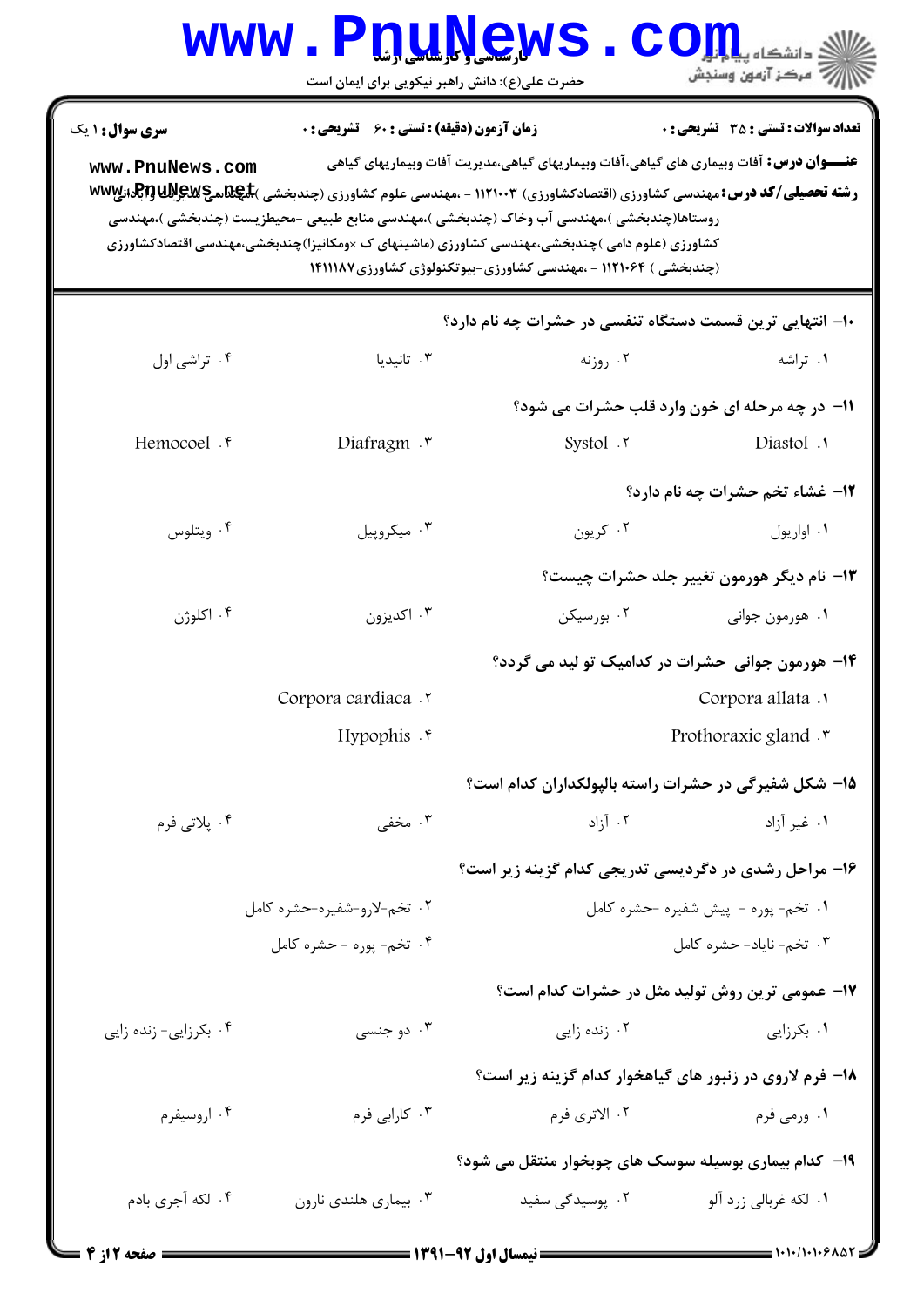|                                                                                                                                                                  | www.P <u>nune</u> ws<br>حضرت علی(ع): دانش راهبر نیکویی برای ایمان است |                                                                                            | الله دانشگاه پیاه اور<br>الله عرکز آزمهن وسنجش                                                                                                |  |  |  |
|------------------------------------------------------------------------------------------------------------------------------------------------------------------|-----------------------------------------------------------------------|--------------------------------------------------------------------------------------------|-----------------------------------------------------------------------------------------------------------------------------------------------|--|--|--|
| <b>سری سوال : ۱ یک</b><br>www.PnuNews.com                                                                                                                        | <b>زمان آزمون (دقیقه) : تستی : 60 گشریحی : 0</b>                      |                                                                                            | <b>تعداد سوالات : تستی : 35 تشریحی : 0</b><br><b>عنــــوان درس:</b> آفات وبیماری های گیاهی،آفات وبیماریهای گیاهی،مدیریت آفات وبیماریهای گیاهی |  |  |  |
|                                                                                                                                                                  |                                                                       |                                                                                            | <b>رشته تحصیلی/کد درس:</b> مهندسی کشاورزی (اقتصادکشاورزی) ۱۱۲۱۰۰۳ - ،مهندسی علوم کشاورزی (چندبخشی ) <del>Re یا یا یا یا یا با با</del>        |  |  |  |
|                                                                                                                                                                  |                                                                       | روستاها(چندبخشی )،مهندسی آب وخاک (چندبخشی )،مهندسی منابع طبیعی –محیطزیست (چندبخشی )،مهندسی |                                                                                                                                               |  |  |  |
| کشاورزی (علوم دامی )چندبخشی،مهندسی کشاورزی (ماشینهای ک ×ومکانیزا)چندبخشی،مهندسی اقتصادکشاورزی<br>(چندبخشی ) ۱۱۲۱۰۶۴ - ،مهندسی کشاورزی-بیوتکنولوژی کشاورزی۱۴۱۱۱۸۷ |                                                                       |                                                                                            |                                                                                                                                               |  |  |  |
|                                                                                                                                                                  |                                                                       |                                                                                            | <b>۲۰</b> - عامل کدام بیماری جزء انگل های اجباری است؟                                                                                         |  |  |  |
| ۰۴ پژمردگی پی تی یوم                                                                                                                                             | ۰۳ پژمردگی فوزاریومی                                                  | ۲. سفیدک های سطحی                                                                          | ۰۱ بیماری ها باکتریایی                                                                                                                        |  |  |  |
|                                                                                                                                                                  |                                                                       |                                                                                            | ا۲− Inoculum به چه معناست؟                                                                                                                    |  |  |  |
| ۰۴ مايه آلودگي                                                                                                                                                   | ۰۳ دوره کمون                                                          | ۰۲ ظهور علايم                                                                              | ٠١. عفونت                                                                                                                                     |  |  |  |
|                                                                                                                                                                  |                                                                       |                                                                                            | ۲۲– حداکثر ممانعت از حرکت آب در آوندهای چوبی بوسیله کدام جنس از قارچهای زیر انجام میگیرد؟                                                     |  |  |  |
| ۰۴ فوزاریوم                                                                                                                                                      | ۰۳ اریزیف                                                             | ۰۲ نکتریا                                                                                  | ۰۱ فوزاريوم - ورتيسيليوم                                                                                                                      |  |  |  |
|                                                                                                                                                                  |                                                                       |                                                                                            | ۲۳- کدام یک جزء ضمائم اندام رویشی در قارچ هاست؟                                                                                               |  |  |  |
| ۰۴ ریزوئید                                                                                                                                                       | ۰۳ هیف                                                                | ۰۲ پلاسمود                                                                                 | ۰۱ دیسک چسبنده                                                                                                                                |  |  |  |
|                                                                                                                                                                  |                                                                       |                                                                                            | <b>۳۴</b> - کدام ترکیب زیر جزء ترکیبات مهم دیواره های سلولی بسیاری از قارچهاست؟                                                               |  |  |  |
| ۰۴ کیتین                                                                                                                                                         | ۰۳ سراتونين                                                           | ۰۲ میلین                                                                                   | ۰۱ اسکلروتين                                                                                                                                  |  |  |  |
|                                                                                                                                                                  |                                                                       |                                                                                            | <b>۲۵</b> - سوماتوگامی چیست؟                                                                                                                  |  |  |  |
| ۰۲ تولید مثل غیرجنسی توسط سلول های رویشی                                                                                                                         |                                                                       |                                                                                            | ۰۱ تولید مثل جنسی توسط سلول های رویشی                                                                                                         |  |  |  |
|                                                                                                                                                                  | ۰۴ تولید مثل غیرجنسی توسط سلول های جنسی                               |                                                                                            | ۰۳ اسپور زایی                                                                                                                                 |  |  |  |
|                                                                                                                                                                  |                                                                       |                                                                                            | ۲۶- کدامیک از عوامل بیماری زا به سلسله قارچ مانندها تعلق دارند؟                                                                               |  |  |  |
| ۰۴ سیاهک ها                                                                                                                                                      | ۰۳ زنگ ها                                                             | ۰۲ سفیدک های دروغی                                                                         | ۰۱ سفیدک های سطحی                                                                                                                             |  |  |  |
|                                                                                                                                                                  |                                                                       |                                                                                            | $?$ ه Envelope به چه معناست Envelope                                                                                                          |  |  |  |
|                                                                                                                                                                  | ۰۲ خصوصیات فیزیکی و شیمیایی ویروس ها                                  |                                                                                            | ۰۱ قسمت پروتئيني ويروس                                                                                                                        |  |  |  |
|                                                                                                                                                                  | ۰۴ پوشش ويروس                                                         |                                                                                            | ۰۳ تنوع شکل ویروس                                                                                                                             |  |  |  |
|                                                                                                                                                                  |                                                                       |                                                                                            | <b>۲۸- کدام بیماری زیر ناقل آن زنجرک می باشد؟</b>                                                                                             |  |  |  |
| ۰۴ کرلی تاب                                                                                                                                                      | ۰۳ موزائیک گوجه فرنگی                                                 | ۰۲ موزائیک یونجه                                                                           | ۰۱ موزائیک خیار                                                                                                                               |  |  |  |
| ۲۹– کوچکترین پاتوژن شناخته شده گیاهان کدام یک از عوامل زیر است؟                                                                                                  |                                                                       |                                                                                            |                                                                                                                                               |  |  |  |
| ۰۴ نماتوتد ها                                                                                                                                                    | ۰۳ ویروئید ها                                                         | ۰۲ باکتری ها                                                                               | ۰۱ ویروس ها                                                                                                                                   |  |  |  |
|                                                                                                                                                                  |                                                                       |                                                                                            |                                                                                                                                               |  |  |  |